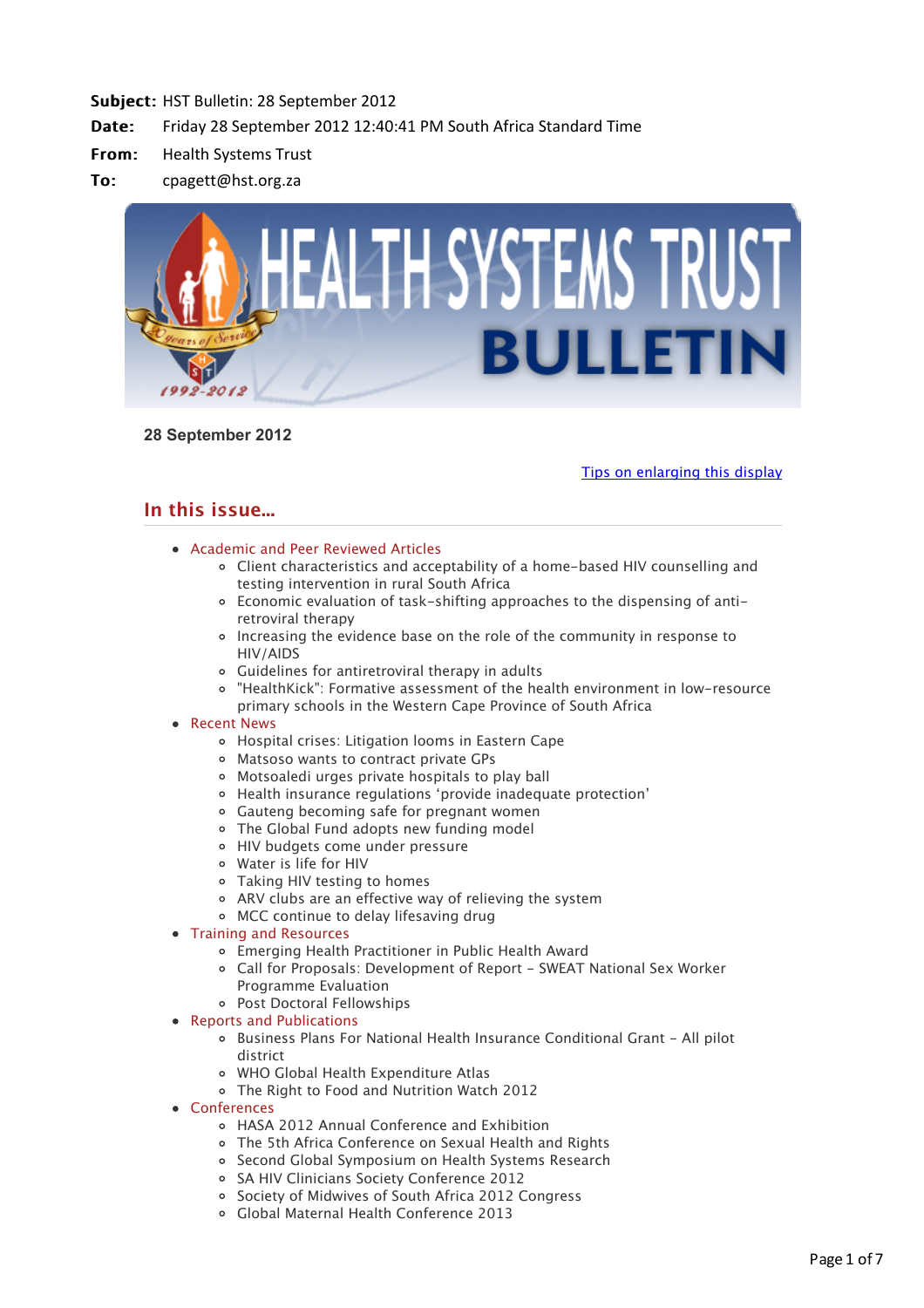# [Job Opportunities](applewebdata://C25E41A8-66B7-47D9-968B-FF5C017F2E7B#jobs)

- [AHP African Health Placements](applewebdata://C25E41A8-66B7-47D9-968B-FF5C017F2E7B#J_0)
- [Senior Researcher Health Systems Trust](applewebdata://C25E41A8-66B7-47D9-968B-FF5C017F2E7B#J_1)
- [Senior Lecturer- Faculty of Community and Health Sciences](applewebdata://C25E41A8-66B7-47D9-968B-FF5C017F2E7B#J_3)
- [Country Program Leader PATH, South Africa](applewebdata://C25E41A8-66B7-47D9-968B-FF5C017F2E7B#J_4)
- [Various Postings South to South Programme for Comprehensive Family HIV](applewebdata://C25E41A8-66B7-47D9-968B-FF5C017F2E7B#J_5) Care & Treatment, Stellenbosch University

# **Academic and Peer Reviewed Articles**

## **Client characteristics and acceptability of a home-based HIV counselling and testing intervention in rural South Africa**

*Reshma Naik, Hanani Tabana, Tanya Doherty, Wanga Zembe and Debra Jackson. BMC Public Health 2012, 12:824. Published: 25 September 2012.*

HIV counselling and testing (HCT) is a critical gateway for addressing HIV prevention, and linking people to treatment, care, and support. Since national testing rates are often less than optimal, there is growing interest in expanding testing coverage through the implementation of innovative models such as home-based HIV counselling and testing (HBHCT)... [Read More »](http://bulletin.hst.org.za//lt.php?id=K09VDVBUVgUBSlBWAUUHC1NR)

Source: [http://www.biomedcentral.com/1471-2458/12/824/abstract](http://bulletin.hst.org.za//lt.php?id=K09VDVBUVgUBSlBWAUUHC1NR) [Accessed: 28 September 2012]

## **[back to top](applewebdata://C25E41A8-66B7-47D9-968B-FF5C017F2E7B#top)**

## **Economic evaluation of task-shifting approaches to the dispensing of anti-retroviral therapy**

*Nicola Foster and Diane McIntyre. Human Resources for Health 2012, 10:32. Published: 13 September 2012.*

A scarcity of human resources for health has been identified as one of the primary constraints to the scale-up of the provision of Anti-Retroviral Treatment (ART). In South Africa there is a particularly severe lack of pharmacists. The study aims to compare two task-shifting approaches to the dispensing of ART: Indirectly Supervised Pharmacist's Assistants (ISPA) and Nurse-based pharmaceutical care models against the standard of care which involves a pharmacist dispensing ART... Read More »

Source: [http://heu-uct.org.za/new-journal-articles-6/](http://bulletin.hst.org.za//lt.php?id=K09VDVBUVgUASlBWAUUHC1NR) [Accessed: 28 September 2012]

## **[back to top](applewebdata://C25E41A8-66B7-47D9-968B-FF5C017F2E7B#top)**

## **Increasing the evidence base on the role of the community in response to HIV/AIDS**

*Rosalia Rodriguez–Garcia, René Bonnel. J Epidemiol Community Health 2012;66:ii7-ii8. Published: September 2012.*

'Effectiveness' became a rallying cry for the international development community a decade ago, as governments and major aid donors recognised that spending more money on health and other projects in developing countries was not always achieving the desired results... Read More »

Source: [http://jech.bmj.com/content/66/Suppl\\_2/ii7.long\[](http://bulletin.hst.org.za//lt.php?id=K09VDVBUVgUPSlBWAUUHC1NR)Accessed: 28 September 2012]

#### **[back to top](applewebdata://C25E41A8-66B7-47D9-968B-FF5C017F2E7B#top)**

## **Guidelines for antiretroviral therapy in adults**

*Southern African HIV Clinicians Society. S Afr J HIV Med 2012;13(3):114-133. Published: September 2012.*

These guidelines are intended as an update to those published in the Southern African Journal of HIV Medicine in January 2008. Since the release of the previous guidelines, the scale-up of antiretroviral therapy (ART) in Southern Africa has continued to grow... Read More »

Source: [http://www.sajhivmed.org.za/index.php/sajhivmed/article/view/862/721](http://bulletin.hst.org.za//lt.php?id=K09VDVBUVgUOSlBWAUUHC1NR) [Accessed: 28 September 2012]

#### **[back to top](applewebdata://C25E41A8-66B7-47D9-968B-FF5C017F2E7B#top)**

## **"HealthKick": Formative assessment of the health environment in low-resource primary schools in the Western Cape Province of South Africa**

*Anniza De Villiers, Nelia P Steyn, Catherine E Draper, Jean M Fourie, Gerhard Barkhuizen, Carl J Lombard, Lucinda Dalais, Zulfa Abrahams and Estelle V Lambert. BMC Public Health 2012, 12:794. Published: 17 September 2012.*

This study evaluated the primary school environment in terms of being conducive to good nutrition practices, sufficient physical activity and prevention of nicotine use, with the view of planning a school-based health intervention..[.Read More »](http://bulletin.hst.org.za//lt.php?id=K09VDVBUVgIHSlBWAUUHC1NR)

Source: [http://www.biomedcentral.com/1471-2458/12/794/abstract\[](http://bulletin.hst.org.za//lt.php?id=K09VDVBUVgIHSlBWAUUHC1NR)Accessed: 28 September 2012]

**[back to top](applewebdata://C25E41A8-66B7-47D9-968B-FF5C017F2E7B#top)**

# **Recent News**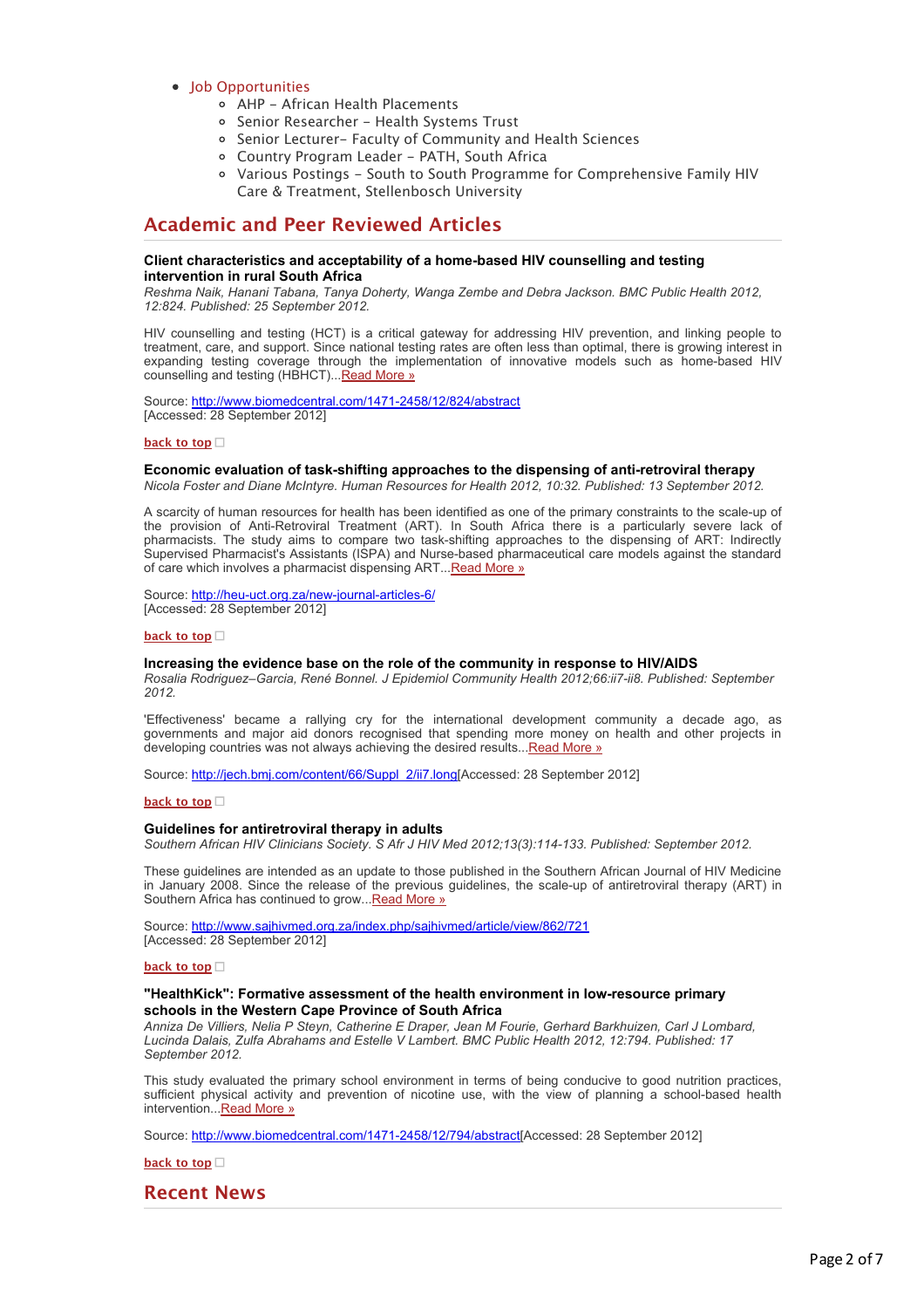#### **Hospital crises: Litigation looms in Eastern Cape**

*Health-e News. Published: 25 September 2012.*

The Eastern Cape Health and Treasury MECs have been given an ultimatum to either reply to a set of questions related to the staffing crises at Madwaleni and Livingstone hospitals, or face litigation..[.Read More »](http://bulletin.hst.org.za//lt.php?id=K09VDVBUVgIGSlBWAUUHC1NR)

Source: [http://www.health-e.org.za/news/article.php?uid=20033783\[](http://bulletin.hst.org.za//lt.php?id=K09VDVBUVgIFSlBWAUUHC1NR)Accessed: 28 September 2012]

#### **[back to top](applewebdata://C25E41A8-66B7-47D9-968B-FF5C017F2E7B#top)**

## **Matsoso wants to contract private GPs**

*Health-e News. Published: 20 September 2012.*

Health Director-General Precious Matsoso has launched a strong appeal to the private health sector to come up with good "contracting models" whereby the state could as an example partner with private doctors to deliver services... [Read More »](http://bulletin.hst.org.za//lt.php?id=K09VDVBUVgIESlBWAUUHC1NR)

Source: [http://www.health-e.org.za/news/article.php?uid=20033781\[](http://bulletin.hst.org.za//lt.php?id=K09VDVBUVgIDSlBWAUUHC1NR)Accessed: 28 September 2012]

## **[back to top](applewebdata://C25E41A8-66B7-47D9-968B-FF5C017F2E7B#top)**

#### **Motsoaledi urges private hospitals to play ball**

*Health-e News. Published: 20 September 2012.*

South Africa cannot afford to shy away from the uncomfortable truth that poor regulatory control of private healthcare and weak financing was punishing the poor, Health minister Dr Aaron Motsoaledi told a meeting of private hospitals... Read More »

Source: [http://www.health-e.org.za/news/article.php?uid=20033781\[](http://bulletin.hst.org.za//lt.php?id=K09VDVBUVgIBSlBWAUUHC1NR)Accessed: 28 September 2012]

#### **[back to top](applewebdata://C25E41A8-66B7-47D9-968B-FF5C017F2E7B#top)**

#### **Health insurance regulations 'provide inadequate protection'**

*Health-e News. Published: 20 September 2012.*

Civil society groups have appealed to the ministers of health and of finance to reconsider the government's [plans for regulating health insurance products, saying they don't go far enough to protect consumers...Read](http://bulletin.hst.org.za//lt.php?id=K09VDVBUVgIASlBWAUUHC1NR) More »

Source: [http://www.bdlive.co.za/](http://bulletin.hst.org.za//lt.php?id=K09VDVBUVgIPSlBWAUUHC1NR)[Accessed: 28 September 2012]

## **[back to top](applewebdata://C25E41A8-66B7-47D9-968B-FF5C017F2E7B#top)**

#### **Gauteng becoming safe for pregnant women**

*Business Day. Published: 20 September 2012.*

The ratio of maternal deaths in Gauteng's public health facilities has decreased from 167.7/100 000 live births in the period 2005 – 2007 to 145/100 000 live births for the period 2008 – 2010... Read More  $\frac{1}{2}$ 

Source: [http://www.health.gpg.gov.za//\[](http://bulletin.hst.org.za//lt.php?id=K09VDVBUVgMHSlBWAUUHC1NR)Accessed: 28 September 2012]

**[back to top](applewebdata://C25E41A8-66B7-47D9-968B-FF5C017F2E7B#top)**

#### **The Global Fund adopts new funding model**

*PlusNews. Published: 25 September 2012.*

The Global Fund to Fight AIDS, Tuberculosis and Malaria has released initial details on its new funding model, which will change the way countries apply for money. But as the Fund works to finalize the model before next year, civil society is criticizing the process for being untransparent and rushed... [Read More »](http://bulletin.hst.org.za//lt.php?id=K09VDVBUVgMGSlBWAUUHC1NR)

Source: [http://www.plusnews.org/\[](http://bulletin.hst.org.za//lt.php?id=K09VDVBUVgMFSlBWAUUHC1NR)Accessed: 28 September 2012]

#### **[back to top](applewebdata://C25E41A8-66B7-47D9-968B-FF5C017F2E7B#top)**

#### **HIV budgets come under pressure**

*Mail and Guardian. Published: 21 September 2012.*

The times of plenty funding for the fight against HIV are over, and the lean years come at a time when the need for funding is rising. This was the message to the 23 767 participants from 183 countries at the July 2012 Washington International Aids Conference... [Read More »](http://bulletin.hst.org.za//lt.php?id=K09VDVBUVgMESlBWAUUHC1NR)

Source: [http://www.mg.co.za/\[](http://bulletin.hst.org.za//lt.php?id=K09VDVBUVgMDSlBWAUUHC1NR)Accessed: 28 September 2012]

#### **[back to top](applewebdata://C25E41A8-66B7-47D9-968B-FF5C017F2E7B#top)**

**Water is life for HIV**

*The New Age. Published: 19 September 2012.*

People living with HIV and Aids in informal settlements require more water than healthy people and therefore access to quality of water, sanitation and hygiene is critical for people living with HIV... Read More »

Source: [http://www.thenewage.co.za/62712-1011-53-Water\\_is\\_life\\_for\\_HIV\[](http://bulletin.hst.org.za//lt.php?id=K09VDVBUVgMBSlBWAUUHC1NR)Accessed: 28 September 2012]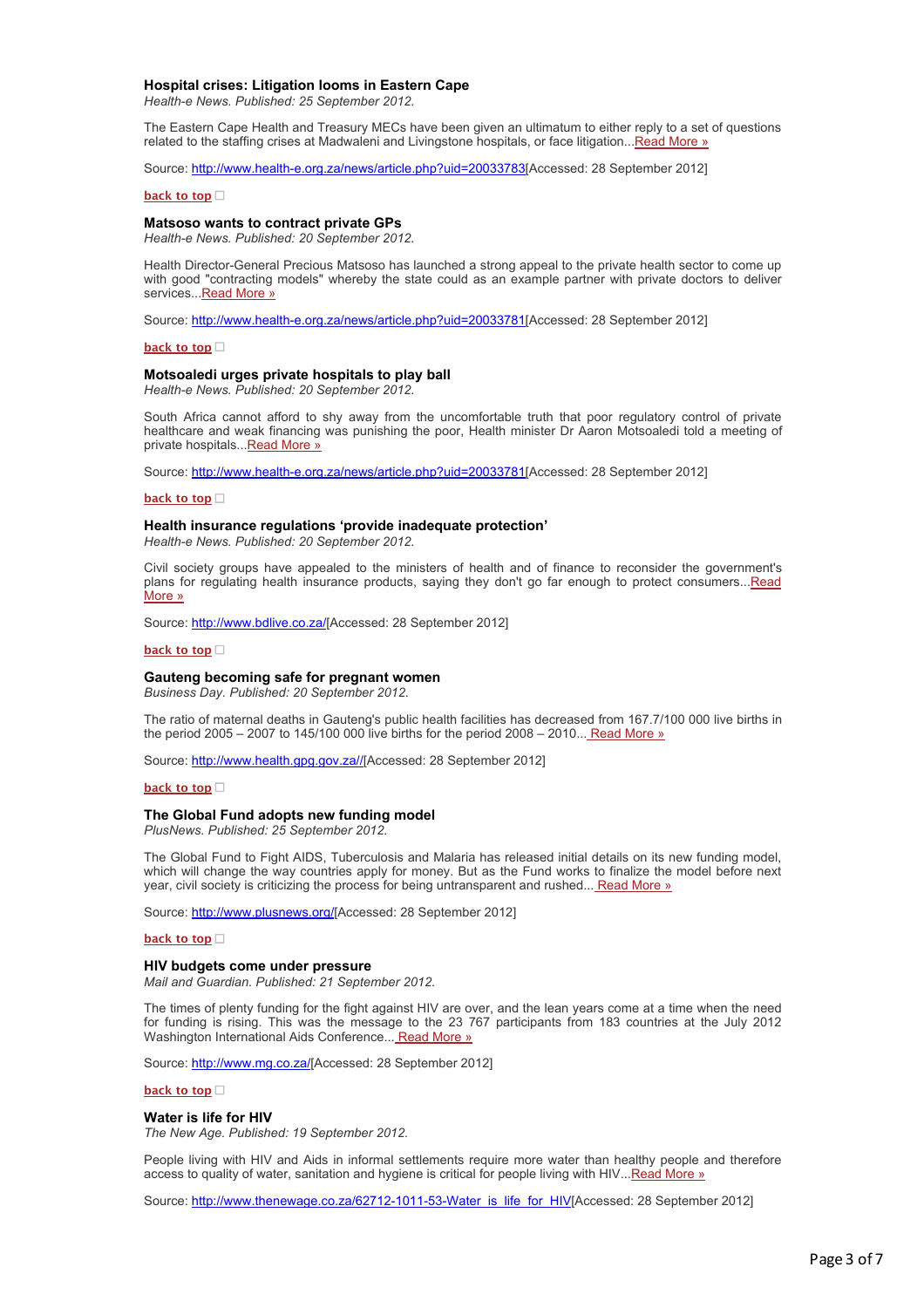## **[back to top](applewebdata://C25E41A8-66B7-47D9-968B-FF5C017F2E7B#top)**

### **Taking HIV testing to homes**

*Health-e News. Published: 18 September 2012.*

Home-based HIV testing, which enables you and your family to have an HIV test in the privacy of your own home without having to go to a health facility, is one of the newest efforts to be introduced to get people to know their HIV status..[.Read More »](http://bulletin.hst.org.za//lt.php?id=K09VDVBUVgMASlBWAUUHC1NR)

Source: [http://www.health-e.org.za/](http://bulletin.hst.org.za//lt.php?id=K09VDVBUVgMPSlBWAUUHC1NR) [Accessed: 28 September 2012]

#### **[back to top](applewebdata://C25E41A8-66B7-47D9-968B-FF5C017F2E7B#top)**

## **ARV clubs are an effective way of relieving the system**

*The Citizen Online. Published: 21 September 2012.*

South Africa's health clinics are congested with thousands of patients burdened with the diseases of HIV, TB, and other infections...[Read More »](http://bulletin.hst.org.za//lt.php?id=K09VDVBUVgMOSlBWAUUHC1NR)

Source: [http://www.citizen.co.za\[](http://bulletin.hst.org.za//lt.php?id=K09VDVBUVgAHSlBWAUUHC1NR)Accessed: 28 September 2012]

## **[back to top](applewebdata://C25E41A8-66B7-47D9-968B-FF5C017F2E7B#top)**

## **MCC continue to delay lifesaving drug**

*Health-e News. Published: 18 September 2012.*

While it was revealed recently that the United States and European drug regulators are pulling out all the stops to register bedaquiline, or TMC207, the South African Medicines Control Council (MCC) has shown no intention of following suit... Read More »

Source: [http://www.health-e.org.za/news/article.php?uid=20033772\[](http://bulletin.hst.org.za//lt.php?id=K09VDVBUVgAFSlBWAUUHC1NR)Accessed: 28 September 2012]

## **[back to top](applewebdata://C25E41A8-66B7-47D9-968B-FF5C017F2E7B#top)**

# **Training and Resources**

## **Emerging Health Practitioner in Public Health Award**

*Health Systems Trust Closing Date: 20 October 2012*

Health Systems Trust is pleased to announce the introduction of an annual Emerging Public Health Practitioner Award in recognition of the best article submitted by a young and emerging public health professional for inclusion in the South African Health Review (SAHR). [Click Here>>](http://bulletin.hst.org.za//lt.php?id=K09VDVBUVgAESlBWAUUHC1NR)

# **[back to top](applewebdata://C25E41A8-66B7-47D9-968B-FF5C017F2E7B#top)**

### **Call for Proposals: Development of Report - SWEAT National Sex Worker Programme Evaluation**

*The Sex Worker Education and Advocacy Task Force (SWEAT) Closing Date: 28 September 2012*

The Sex Worker Education and Advocacy Task Force (SWEAT), partnership with the Networking HIV, AIDS Community of South Africa (NACOSA), is calling for proposals for the development of an evaluation report for the National Sex Worker Programme, which is funded by the Global Fund to Fight AIDS, TB and Malaria (GFATM.. [Click Here>>](http://bulletin.hst.org.za//lt.php?id=K09VDVBUVgADSlBWAUUHC1NR)

### **[back to top](applewebdata://C25E41A8-66B7-47D9-968B-FF5C017F2E7B#top)**

## **Post Doctoral Fellowships**

*Collaboration for Health Systems Analysis and Innovation (CHESAI) Closing Date: 15 October 2012*

A total of four Postdoctoral Fellowships are available in the area of Health Policy and Systems Research (HPSR) within the Collaboration for Health Systems Analysis and Innovation (CHESAI) project, over the period 2012- 2016). [Click Here>>](http://bulletin.hst.org.za//lt.php?id=K09VDVBUVgACSlBWAUUHC1NR)

**[back to top](applewebdata://C25E41A8-66B7-47D9-968B-FF5C017F2E7B#top)**

# **Reports and Publications**

**Business Plans For National Health Insurance Conditional Grant - All pilot district** *Department of Health (South Africa). Published: 2012.*

The Department of Health has released NHI business plans, for each pilot district, to develop frameworks and models that can be used to roll out NHI pilots in districts critical to achieving the phased implementation of NHI. [Click Here»](http://bulletin.hst.org.za//lt.php?id=K09VDVBUVgABSlBWAUUHC1NR)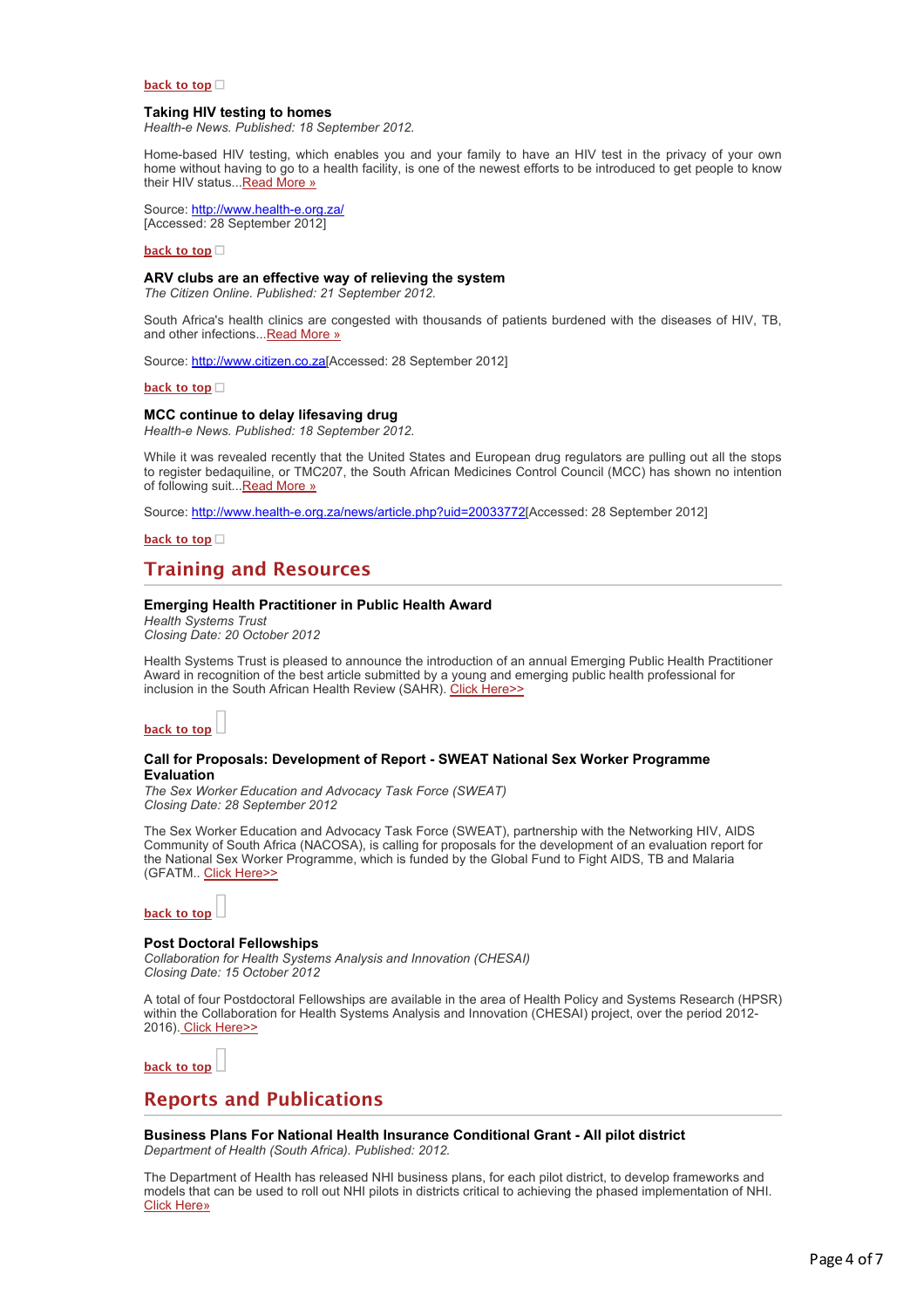## **[back to top](applewebdata://C25E41A8-66B7-47D9-968B-FF5C017F2E7B#top)**

### **WHO Global Health Expenditure Atlas**

*World Health Organization. Published: 2012.*

The global health expenditure database that WHO has maintained for the past ten years, provides internationally comparable numbers on national health expenditures. WHO updates the data annually, taking, adjusting and estimating the numbers based on publicly available reports. [Click Here»](http://bulletin.hst.org.za//lt.php?id=K09VDVBUVgAASlBWAUUHC1NR)

### **[back to top](applewebdata://C25E41A8-66B7-47D9-968B-FF5C017F2E7B#top)**

## **The Right to Food and Nutrition Watch 2012**

*Brot für die Welt (Bread for the World), FIAN International and Interchurch Organisation for Development Cooperation (ICCO). Published: 2012*.

The Right to Food and Nutrition Watch 2012 addresses the decision making process on global food and nutrition from this human rights perspective. The question "who decides?" includes the question "who is excluded from decision making?" Food and power are related. [Click Here»](http://bulletin.hst.org.za//lt.php?id=K09VDVBUVgAPSlBWAUUHC1NR)

**[back to top](applewebdata://C25E41A8-66B7-47D9-968B-FF5C017F2E7B#top)**

# **Conferences**

## **HASA 2012 Annual Conference and Exhibition**

*When: 19-21 September Venue: Cape Town International Convention Centre URL: [http://findavenue.co.za/Hasa/](http://bulletin.hst.org.za//lt.php?id=K09VDVBUVgAOSlBWAUUHC1NR)*

The theme for the conference: "Policy. Practice. Progress" will encourage stakeholders in the public and private healthcare sectors to find common ground on the way forward and ensure that policy reforms, when implemented and practiced, do result in healthcare advancement and progress.

#### **The 5th Africa Conference on Sexual Health and Rights**

*When: 19-22 September 2012 Venue:Windhoek, Namibia. URL: [http://www.africasexuality.org](http://bulletin.hst.org.za//lt.php?id=K09VDVBUVgEHSlBWAUUHC1NR)*

The 5th Africa Conference on Sexual Health and Rights will take stock of responses to sexual health and rights on the continent since ICPD, and interrogate the status of sexual health and rights, with particular focus on women, girls, adolescents and youth.

## **[back to top](applewebdata://C25E41A8-66B7-47D9-968B-FF5C017F2E7B#top)**

## **Second Global Symposium on Health Systems Research**

*When: 31 October-3 November 2012 Where: Beijing, People's Republic of China URL: [http://www.hsr-symposium.org](http://bulletin.hst.org.za//lt.php?id=K09VDVBUVgEGSlBWAUUHC1NR)*

The Second Global Symposium on Health Systems Research call for abstracts is now open. The Symposium will focus on the science to accelerate universal health coverage around the world. It will cover three main themes: Knowledge Translation, State-of-the-Art Health Systems Research, and Health Systems Research Methodologies.

#### **[back to top](applewebdata://C25E41A8-66B7-47D9-968B-FF5C017F2E7B#top)**

## **SA HIV Clinicians Society Conference 2012**

*When: 25 - 28 November 2012 Venue: Cape Town International Convention Centre (CTICC,) Cape Town URL: [http://www.hst.org.za/events/sa-hiv-clinicians-society-conference-2012](http://bulletin.hst.org.za//lt.php?id=K09VDVBUVgEFSlBWAUUHC1NR)*

The theme of the conference is 'Striving for Clinical Excellence'. The Conference will focus on clinical content, setting it apart from other conferences held to date in South Africa. Doctors, nurses, and pharmacists are welcome to attend the presentations of a stellar group of senior faculty from the region and abroad delivering talks relevant to clinical care.

#### **[back to top](applewebdata://C25E41A8-66B7-47D9-968B-FF5C017F2E7B#top)**

## **SOMSA 2012 Congress**

*When: 4 - 7 December 2012 Venue: St George Hotel, Tshwane URL: [http://www.midwivessociety.co.za/congress/congress.html](http://bulletin.hst.org.za//lt.php?id=K09VDVBUVgEESlBWAUUHC1NR)*

The Society of Midwives of South Africa (SOMSA) invites you to attend the SOMSA 2012 Congress from 4 - 7 December 2012 in Tshwane, Guateng. The theme of this year's congress is "A new dawn in Midwifery: Seeking new approaches towards 2015 and beyond".

#### **[back to top](applewebdata://C25E41A8-66B7-47D9-968B-FF5C017F2E7B#top)**

**Global Maternal Health Conference 2013** *When: 15-17 January 2013*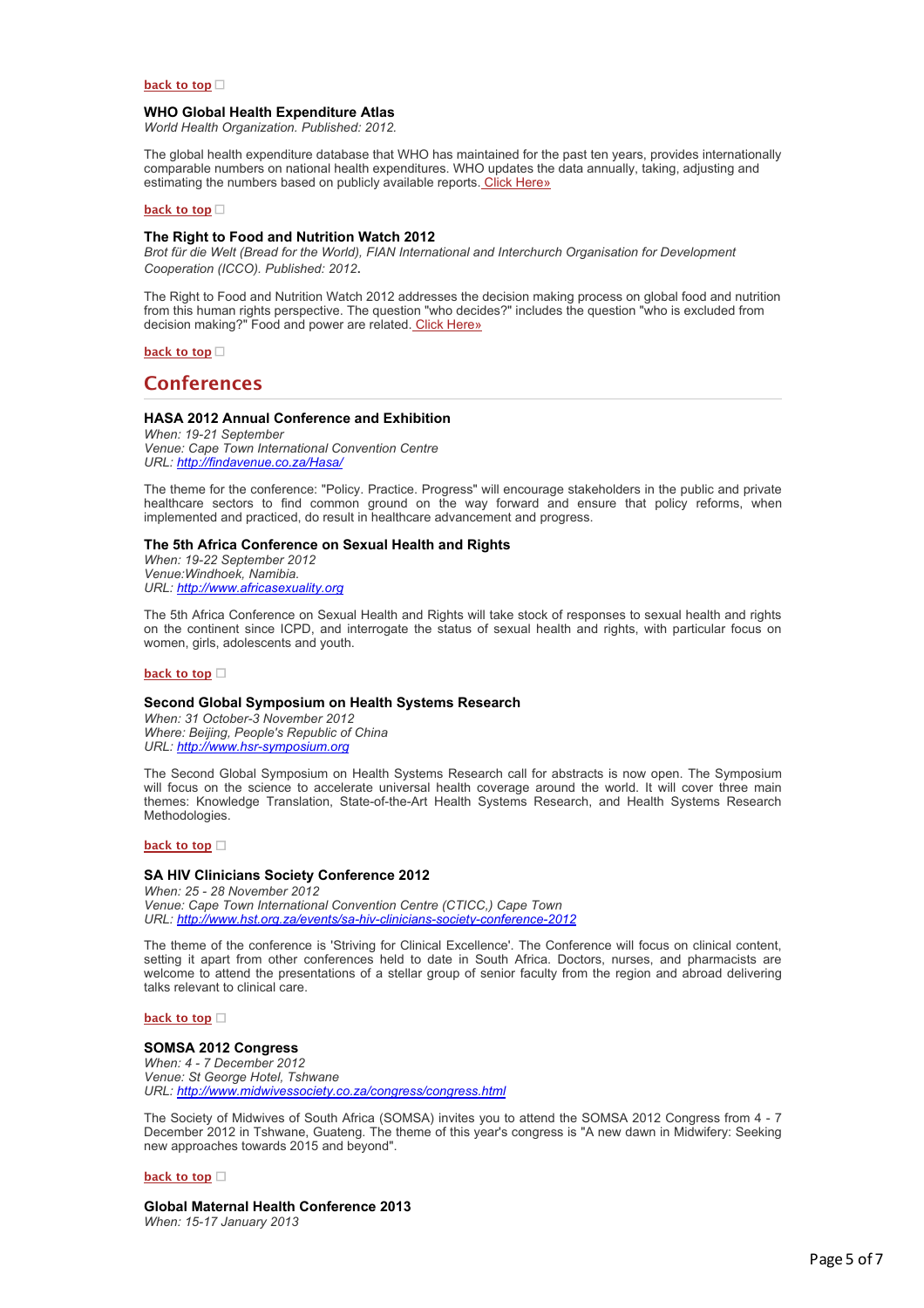*Venue: Dar es Salaam, Tanzania URL: [http://maternalhealthtaskforce.org/conference/conference-website](http://bulletin.hst.org.za//lt.php?id=K09VDVBUVgEDSlBWAUUHC1NR)*

GMHC2013 is a technical conference for scientists, researchers, and policy-makers to network, share knowledge, and build on progress toward eradicating preventable maternal mortality and morbidity by improving quality of care.

## **[back to top](applewebdata://C25E41A8-66B7-47D9-968B-FF5C017F2E7B#top)**

# **Job Opportunities**

## **AHP - African Health Placements**

AHP is a not-for-profit project that aims to support the recruitment and retention of healthcare workers in South Africa. AHP is focused on assisting healthcare professionals make the right choice for their future in South Africa. No placement fees are charged.

Please view the website for more details [http://www.ahp.org.za](http://bulletin.hst.org.za//lt.php?id=K09VDVBUVgECSlBWAUUHC1NR) or contact on 011 328 1300

**[back to top](applewebdata://C25E41A8-66B7-47D9-968B-FF5C017F2E7B#top)**

#### **Senior Researcher**

*Health Systems Trust Closing date: 28 September 2012*

Please view our website for more details [http://www.hst.org.za/content/senior-researcher](http://bulletin.hst.org.za//lt.php?id=K09VDVBUVgEBSlBWAUUHC1NR)

## **[back to top](applewebdata://C25E41A8-66B7-47D9-968B-FF5C017F2E7B#top)**

#### **Senior Lecturer**

*Faculty of Community and Health Sciences Closing date: 28 September 2012*

Please view our website for more details [http://www.hst.org.za/content/senior-lecturer](http://bulletin.hst.org.za//lt.php?id=K09VDVBUVgEASlBWAUUHC1NR)

**[back to top](applewebdata://C25E41A8-66B7-47D9-968B-FF5C017F2E7B#top)**

#### **Country Program Leader**

*PATH, South Africa Closing date: 30 September 2012*

Please view our website for more details [http://www.hst.org.za/content/country-program-leader-south-africa](http://bulletin.hst.org.za//lt.php?id=K09VDVBUVgEPSlBWAUUHC1NR)

## **[back to top](applewebdata://C25E41A8-66B7-47D9-968B-FF5C017F2E7B#top)**

## **Various Postings**

*South to South Programme for Comprehensive Family HIV Care & Treatment Stellenbosch University (Tygerberg Campus) Closing date: 5 October 2012*

- **[Program Manager: Research](http://bulletin.hst.org.za//lt.php?id=K09VDVBUVgEOSlBWAUUHC1NR)**
- [Program Manager: Training & Development](http://bulletin.hst.org.za//lt.php?id=K09VDVBUVg4HSlBWAUUHC1NR)
- [Paediatric Clinical Advisor](http://bulletin.hst.org.za//lt.php?id=K09VDVBUVg4GSlBWAUUHC1NR)  $\bullet$
- **[HIV Nurse Advisor](http://bulletin.hst.org.za//lt.php?id=K09VDVBUVg4FSlBWAUUHC1NR)**

## **[back to top](applewebdata://C25E41A8-66B7-47D9-968B-FF5C017F2E7B#top)**

Health Systems Trust on facebook. Keep up to date with our activities and the latest news, events and publications on public health in southern Africa.Follow us at https://www.facebook.com/HealthSystemsTrust

> [Forward this email](http://bulletin.hst.org.za//lt.php?id=K09VDVBUVg4ESlBWAUUHC1NR) to a friend. Not interested anymore? [Unsubscribe](http://bulletin.hst.org.za//lt.php?id=K09VDVBUVg4DSlBWAUUHC1NR). Health Systems Trust PO Box 808, Durban, 4000 Tel: 031 266 9090 Fax: 031 266 9199 Email: editor@hst.org.za

> > Copyright and Disclaimer

The copyright in the compilation of this bulletin, its name and logo is owned by the Health Systems Trust. You may not reproduce